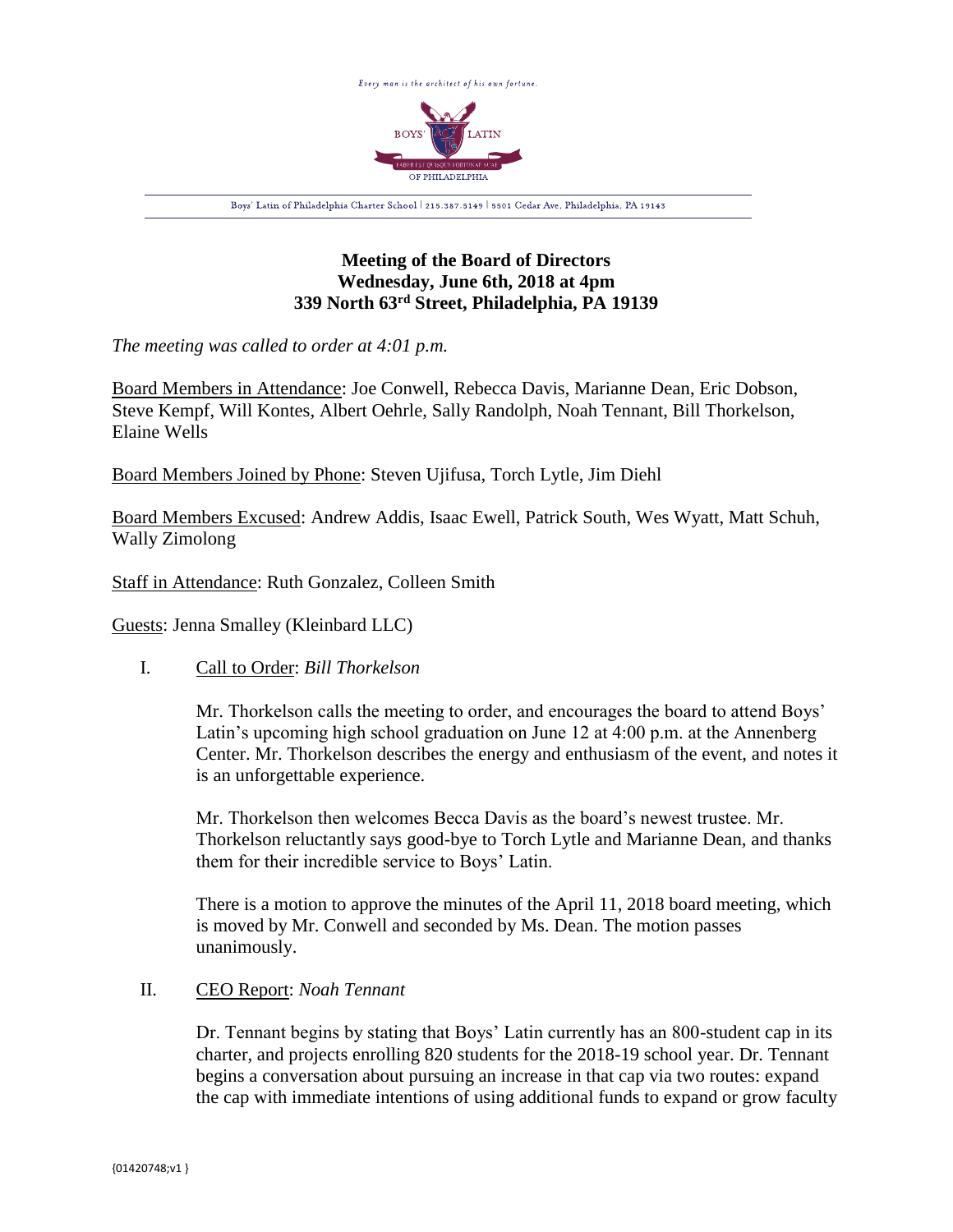(which could be worrisome), or increase in increments over the next few years. Dr. Tennant explains that if Boys' Latin gets paid for 820 students, that is considerable revenue that the school could use. Dr. Tennant notes, however, that adding 20 students to Boys' Latin's cap would be a challenge, amidst other ongoing issues the school is facing with the Charter School Office ("CSO").

Dr. Tennant explains that Policy 406 is one front that Boys' Latin is currently fighting. Tennant refreshes the board's recollection on Policy 406, which is a charter amendment policy enacted by the School Reform Commission ("SRC") which puts constraints on what charters can do (i.e. changes to curriculum), and infringes on autonomy. Policy 406 would require charter schools to go through the CSO to make said changes. Excellent Schools PA is fighting a legal battle against Policy 406, and Boys' Latin is waiting to see how that litigation unfolds.

Continuing, Dr. Tennant describes another battle Boys' Latin faces: the charter amendment policy. Dr. Tennant states that Ms. Woodward has been at the table with the SRC negotiating the charter amendment policy, which would implement a standard set of indicators to determine the quality of a charter school—all charters would be judged equally. Boys' Latin believes that the vast majority of School District schools would not meet the standard of quality as currently set by the charter amendment policy.

There is a discussion on how state testing fits into the charter amendment policy framework, and how schools would be judged against their peer group selection. Dr. Tennant notes that Boys' Latin's mission is college, which represents only four points (out of 100) on the new framework. Standardized testing represents 80 points, with growth being factored in as well. Dr. Tennant explains that the SRC and CSO make quality determinations under this charter amendment policy.

There is further discussion regarding the Excellent Schools PA litigation, Policy 406, and the formation of the new nine-member Philadelphia School Board.

Continuing, Dr. Tennant discusses Boys' Latin's Class of 2018, which is comprised of 87 graduating seniors. 92 percent have been accepted into college, with three students going into job training, two students joining the armed forces, and two students undecided. Students have been accepted into schools such as Muhlenberg, Drexel, and Carnegie Melon. The keynote speaker will be deputy city treasurer Christian Dunbar, who is a descendant of Harriet Tubman and whose grandfather was President of Liberia for 25 years. Dr. Tennant states that 140 students started in the Class of 2018, and 87 are graduating—which is up slightly from the first four years but down slightly from the past three years.

Mr. Thorkelson explains that Boys' Latin is making progress towards finalizing its strategic plan, and thanks Mr. Ujifusa for undertaking the writing of the plan. Mr. Thorkelson expects that by the first fall meeting of the 2018-2019 school year, a draft of this strategic plan will be available for board review. Mr. Thorkelson states that the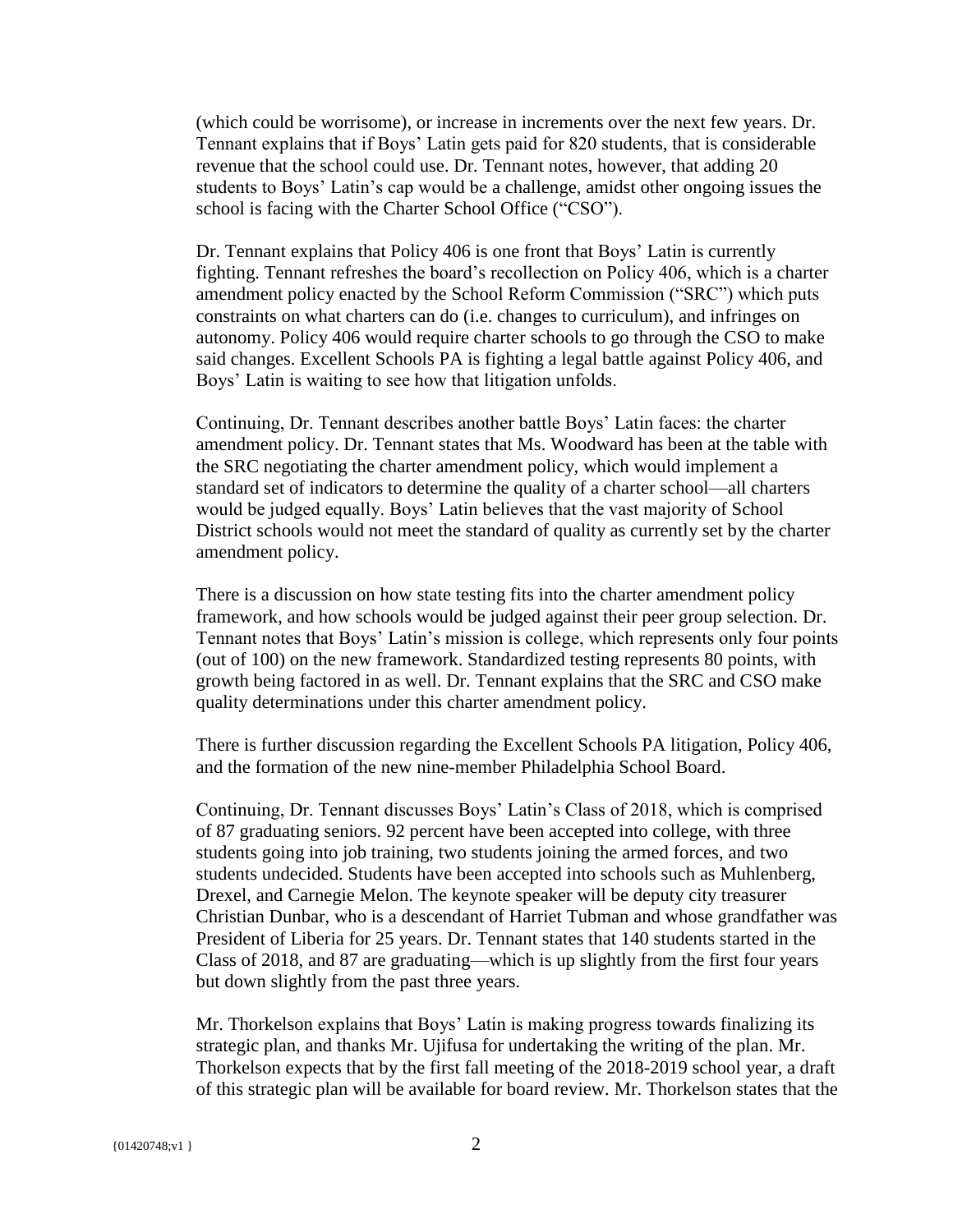plan is to improve upon which Boys' Latin does well: educating its students. Mr. Thorkelson notes there are six main areas which Boys' Latin hopes to address over a five-year timeline:

- 1. Full enrollment (capped at 800 students)—over the last two years, Boys' Latin has faced challenges fully enrolling the middle school, which has raised marketing questions, and potentially reconfiguring the size of the middle school versus the size of the high school.
- 2. Recruit, train, and retain high quality faculty.
- 3. Facilities review/evaluation—beyond facilities committee work, Boy's Latin wants to fix all areas that need repair and take a good, hard look at what the school wants its campuses to look like. This review will help inform decisions such as the first big building project, and whether that will be a community center at the high school or a gymnasium.
- 4. Execute at high level regarding fundraising and development—Boys' Latin will review the resources it has in place to determine what is further needed.
- 5. Sustain and build the Boys' Latin community—focusing on parent association related-organizations, student related-organizations, and family relatedorganizations, along with improving alumni relations.
- 6. Board Governance—how the board of directors can improve over a multi-year maturation.

Dr. Tennant thanks Ms. Woodward for her help in getting a draft of this strategic plan in place.

There is a discussion on the five-year financial plan being helpful in terms of fundraising, and the specific timeline of the five-year plan. Mr. Conwell describes how it is difficult to fundraise with lingering questions surrounding charter existence in Philadelphia.

Dr. Tennant concludes his presentation.

## III. Board Committee Reports

## a. Parent Liaison Report: *Elaine Wells*

Ms. Wells begins by describing an annual staff luncheon held on May 31, catered for the staff of both the middle school and high school. The staff is given certificates of appreciation, and a gift, as thanks for their hand work throughout the schoolyear. Ms. Wells describes the luncheon as a success, as the staff enjoys the time to come together and chat with those they may not interact with regularly.

Ms. Wells is looking forward to meeting with Mr. McDaniel to revamp the Extended Family Network ("EFN"). Ms. Wells wants to get more parents involved, as over the past couple of years parent engagement has fallen off and meeting have been lightly attended. Ms. Wells wants to open the door for new parents to join leadership efforts,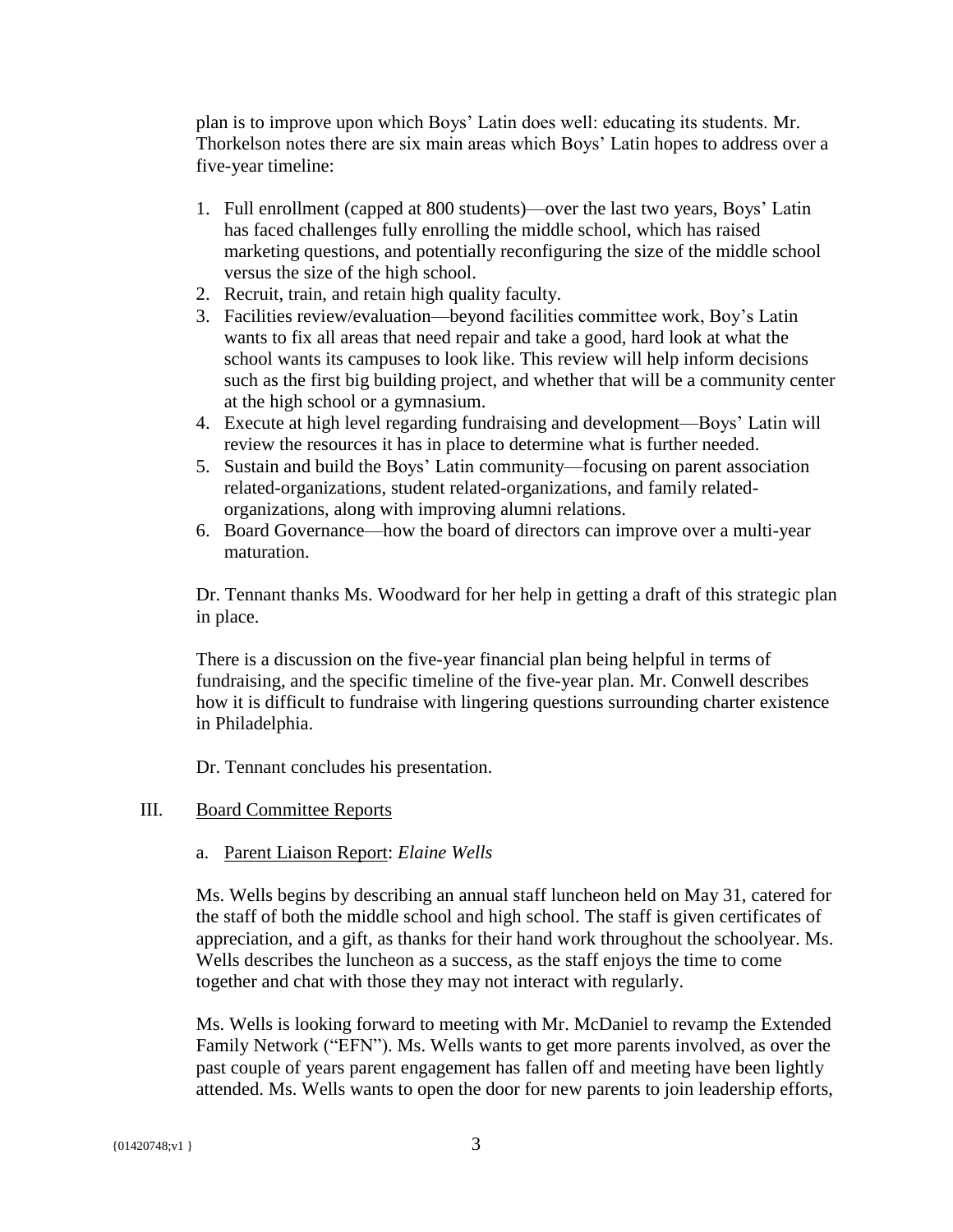bring in new ideas, and look at new solutions to unite the community at large. Ms. Wells is looking to re-institute the monthly EFN meetings to develop new ways for parents to give invaluable feedback. Ms. Wells notes that there have been issues with finding a set time for everyone to meet amidst busy personal schedules.

Ms. Wells is proud to announce that her two sons were selected to participate in the University of Pennsylvania Provost Mentorship Program—600 students applied, 100 were interviewed, and only 10 students were selected. Ms. Wells would like to set up a resource station at Boys' Latin so that parents and family members can be aware of such opportunities. Ms. Wells describes the resumes her sons submitted, which are bolstered by volunteerism, community service, education, and leadership opportunities from Boys' Latin. Ms. Wells believes that parent workshops will help show how to positively advocate for their students, and become a positive support system for staff and teachers.

There is a discussion on the board potentially interacting with the parent group, and any benefits this interaction could have on the school's strategic plan. Ms. Wells would love for parents to meet the board.

Ms. Wells concludes her presentation.

b. Finance: *Will Kontes*

Mr. Kontes begins by describing how Boys' Latin had a strong financial performance over the course of the 2017-2018 school year, and credits the staff and administration. Mr. Kontes notes that Boys' Latin did not have any major financial hurdles, and continued its efforts regarding attrition, improvements to the special education program, and revising the staff retirement plan. Mr. Kontes will lay out the 2019 budget for the board, and resolutions the board will vote on regarding the budget, a fund balance policy, and the school's rental reimbursement.

Mr. Kontes then walks the board through the balance sheet, which shows approximately \$1.6 million in operating cash as of April 30, and approximately \$659,000 in reserve cash. Mr. Kontes describes Boys' Latin as in a good financial position, and how approaching the budget in a business-like manner has resulted in a favorable variance for the school. Mr. Kontes notes that donations are a major factor in evaluating the health of the school, and thanks Boys' Latin's phenomenal development program.

Mr. Kontes states that finance committee met on May 29 and reviewed the April 30 financial results. Mr. Kontes explains that Boys' Latin is looking at a substantial surplus this year, which is primarily driven by a favorable variance in total revenue cost-controls implemented over the last several years, and the robust development program. Dr. Tennant adds that Boys' Latin obtained a new special education director, which put the school in compliance and resulted in a retroactive reimbursement.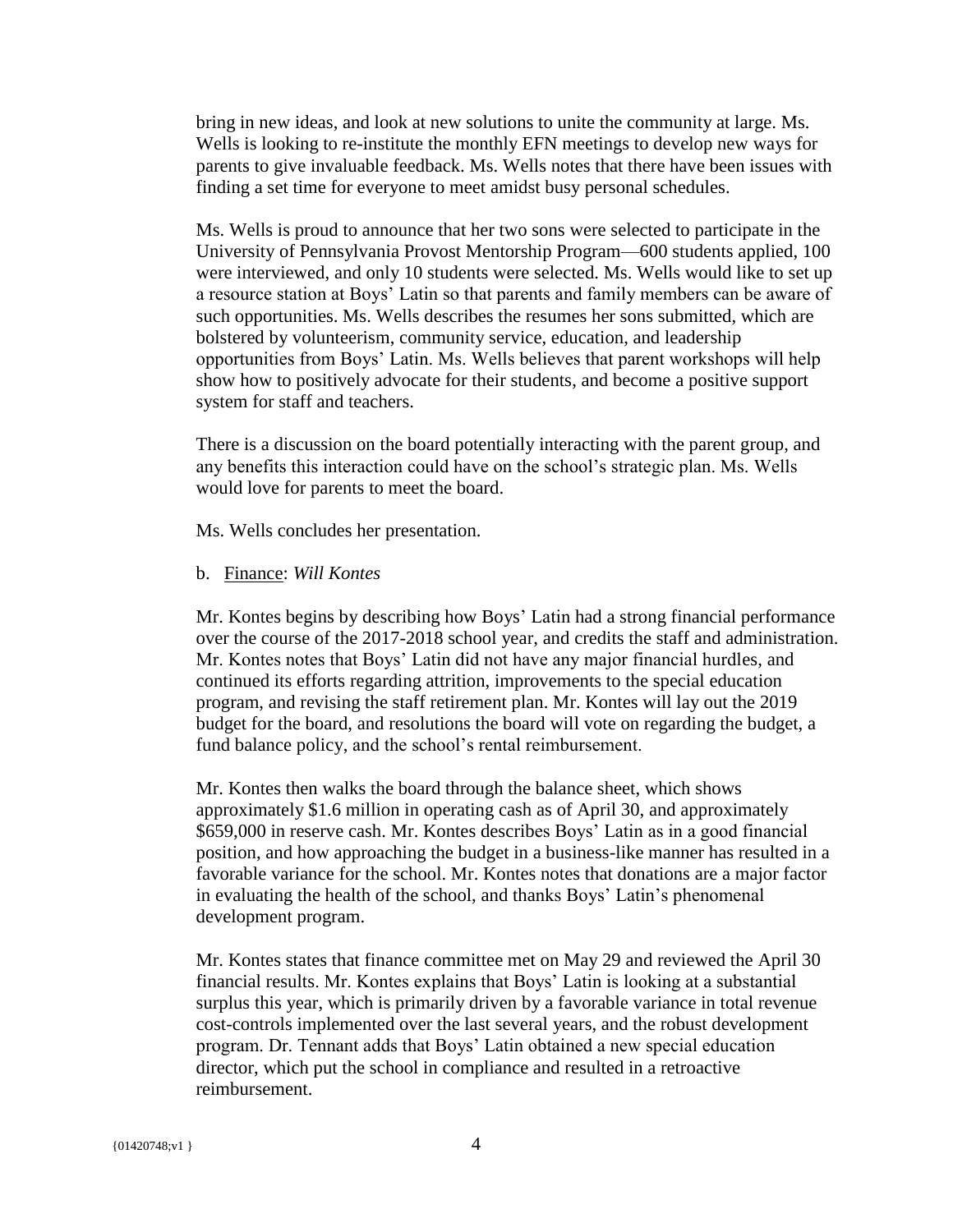Mr. Kontes then directs the board to the 2019 budget handout, which will be further amended—those additional adjustments will be submitted to the board via email over the summer. Mr. Kontes does not expect these adjustments to be significant. Mr. Kontes states that the present draft budget is predicated on 800 students and displays \$152,000 in net income, which will primarily be given to facilities.

There is a discussion on conservative initial enrollment, the revised budget, future planning, the property tax increase, and the special education rates per pupil. Dr. Tennant adds that rates are \$8500 per student, and special education students are nearly three times that amount. Mr. Kontes states that the finance committee has considered a "rainy day" fund to address gaps in funding, along with a retained cash policy. A further discussion follows on how to achieve this contingency, and where donation funds are deposited.

Mr. Kontes then takes the board through the budget page-by-page, and notes that the 2019 budget prioritizes special education and facilities. Dr. Tennant adds that special education is an important investment, as new positions were put in place to help serve students while decreasing liability on contracted services. Dr. Tennant states that this budget allows Boys' Latin to address points of interest, such as retention of talent and offering competitive starting salaries to new teachers.

There is a discussion on the conservative nature of the budget, as contributions are shown to drop from \$1.39 million to \$1 million in 2019. Ms. Smith adds that the single largest driver of development is the annual event—though it has been a historically successful event, potential factors such as donor fatigue and reduced attendance are factored into the budget as a way to stay conservative.

Continuing through the budget, Mr. Kontes notes that Boys' Latin has hired a fulltime SAT tutor—part of this role is to teach SAT prep for all students, including special education students. Dr. Tennant clarifies that no Teach for America applicants were brought on board last year, as Boys' Latin is focusing on acquiring teachers with experience, but that the school will look to Teach For America this year with its special education hires. Mr. Kontes lists other factors considered in the 2019 budget, such as department supplies; summer and after-school programs (such as the Warhood Initiatives program); events; college counselors; student support (Mr. Meeks was hired as a full-time student support officer); athletics; technology; administration; development; and business finance operations.

Ms. Dean thanks Mr. Kontes and the finance committee for their efforts in drafting the 2019 budget. There is a discussion on facilities expenditures, as Mr. Kontes states that Boys' Latin hired a full-time building engineer to repair facilities. Mr. Conwell does not believe there are hazardous materials in Boys' Latin's buildings, but additional inspections will confirm building safety.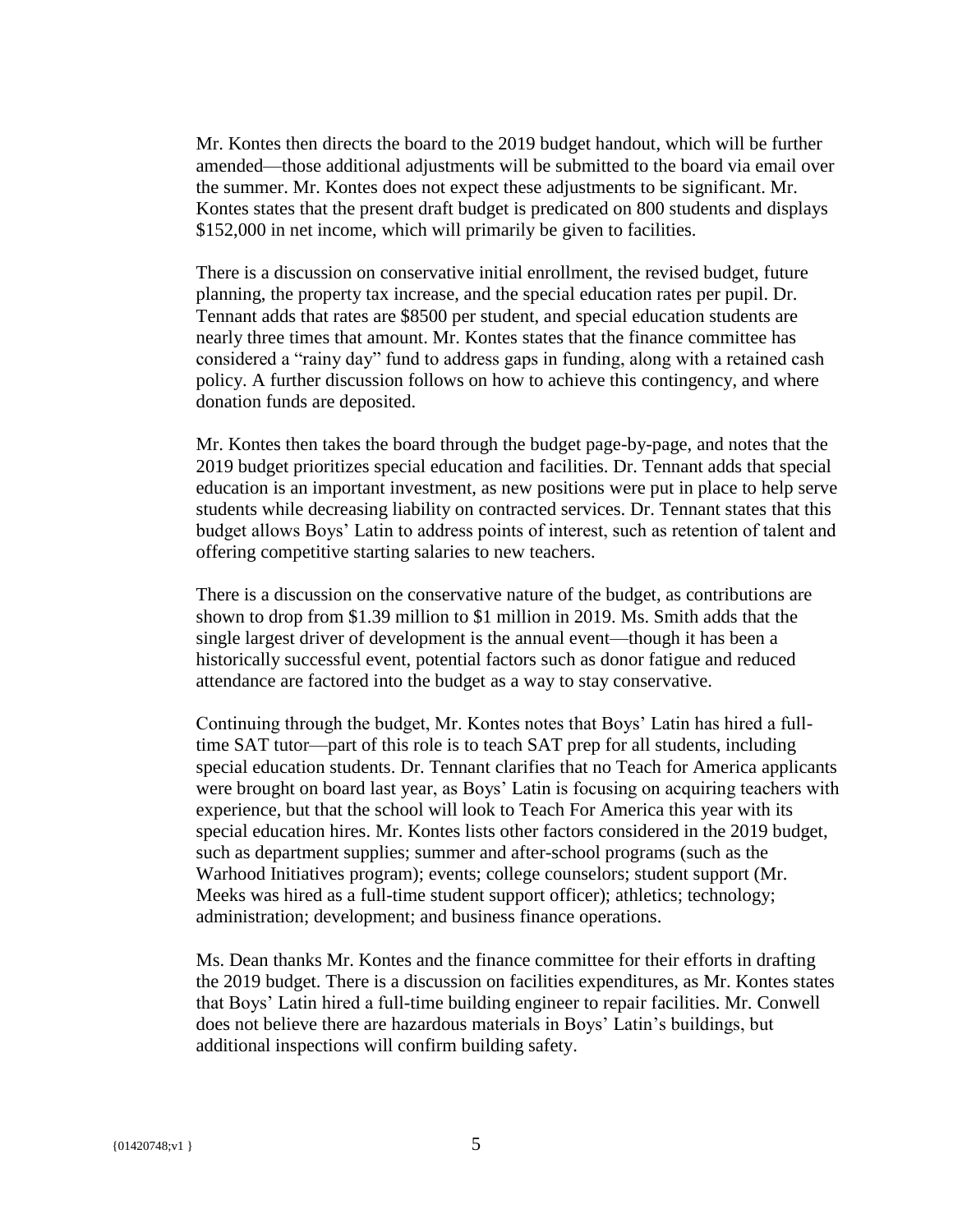There is a motion to adopt the fiscal year 2019 budget as presented, with the understanding that the finance committee will submit small revisions to the board by the end of the summer, which is moved by Mr. Oehrle and seconded by Mr. Kempf. The motion passes unanimously.

Mr. Kontes notes that the 2019 budget reflects the hard work on behalf of the administration. Mr. Thorkelson thanks the finance committee, along with Mr. Kontes.

Continuing, Mr. Kontes presents the board with a fund balance policy, which outlines the goal to have 45 days of operating cash on hand. Mr. Kontes states that the CSO recognizes this policy as standard, and is considered to be a best practice adoption.

There is a discussion on the wording of the policy, the background of the policy, and the need for the policy. Ms. Smith adds that the goal is have the board approve how funds will be designated, to make it clear that Boys' Latin is not hoarding cash.

The board does not feel comfortable adopting the policy with the current wording that outlines how Boys' Latin will reserve the cash. Dr. Randolph suggests that the board should consult with Ms. Woodward on the phrasing, and then vote on the fund balance policy after re-submitted via email.

No vote is taken on adopting the fund balance policy as presented, with a vote to follow after consulting with Ms. Woodward.

Continuing, Mr. Kontes states that the Commonwealth of Pennsylvania provides \$135,000 in lease reimbursements and the board must vote on whether or not Boys' Latin wants to receive this reimbursement. There is a motion to accept the \$135,000 lease reimbursement from the Commonwealth of Pennsylvania, which his moved by Mr. Kempf and seconded by Ms. Dean. The motion passes unanimously.

Mr. Kontes concludes his presentation.

c. Facilities: *Joe Conwell*

Mr. Conwell begins by directing the board to the year-end cash position and spending initiatives handout relating to facilities. Mr. Conwell describes how the facilities committee met with administration several times to collaborate on a goal to improve the maintenance of facilities, along with its physical appearance. Mr. Conwell states that Boys' Latin has hired a certified building engineer, who begins on July 1. Boys' Latin has increased the general repairs and maintenance budget of both the middle school and high school, and drafted a list of improvements and needs for the school (both immediate and long-term).

Mr. Conwell describes four priorities that the facilities committee has landed on: (i) instructional and IT spending; (ii) concrete work; (iii) flooring; and (iv) a Fine Arts Building and/or computer lab. Mr. Conwell notes that the \$150,000 anticipated for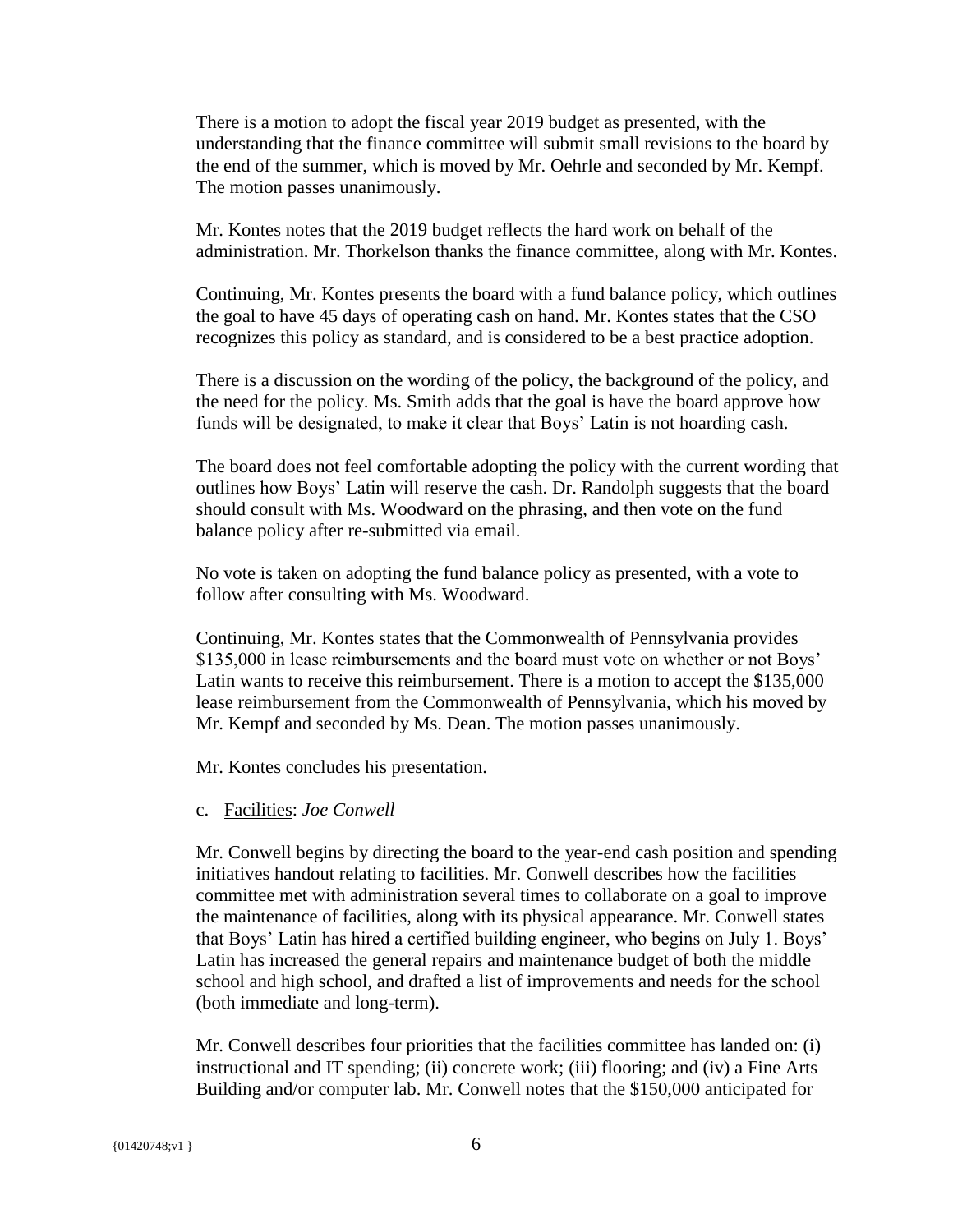concrete work is not a set number, and explains how sidewalks are a huge liability issue for Boys' Latin. The sidewalks will be addressed this summer, and the facilities committee hopes to have quotes for both campuses soon. Mr. Conwell anticipates that 10,000 square feet of sidewalk will be replaced.

There is a discussion regarding additional facilities projects that will need to be done, and the possibility of adding contingency funds to the concrete line item. Mr. Conwell agrees with adding a concrete contingency, as the goal is to bring the school into compliance. Mr. Conwell notes that not all sidewalks will be replaced, just those in need of repair. Mr. Conwell explains that the facilities committee agreed to table the chemistry lab project to ensure that Boys' Latin does not take on more than what it can handle at this time.

There is a motion to approve the expenditure of monies on the four priority projects, with a provision that the executive committee is authorized to make increases in approved amounts of expenditures, which is moved by Mr. Conwell and seconded by Mr. Kempf. The motion passes unanimously.

Mr. Conwell concludes his presentation.

## d. Development: *Marianne Dean, Kerry Woodward*

Ms. Dean begins by describing how Boys' Latin is ending the schoolyear on a good note, as the school has currently raised \$1.43 million in contributions—exceeding the budget by 41 percent. Ms. Dean adds that most of these contributions comes from EITC, individual giving, and the annual event. Ms. Dean thanks the board for its generous support.

Ms. Dean notes that the fundraising event at Marion Golf sold out, and the event raised \$400,000. Ms. Dean thanks Dick and Janine, along with Ms. Woodward and Ms. Smith, for their tireless efforts in creating a successful event. The music was great, and Ms. Dean received much positive feedback. The development committee has already met to plan the next event, and are open to feedback from the board. Ms. Dean explains that Mr. South will take over development, who will hopefully bring in a younger generation of donors.

Ms. Dean states that it has been a pleasure to work with the board, who are great leaders. Mr. Kempf remarks how Ms. Dean will be missed, and the board gives Ms. Dean a round of applause for her years of hard work.

Ms. Dean concludes her presentation.

Mr. Thorkelson reminds the board to obtain their tickets to the graduation, and that board participation should be at 100 percent in terms of annual giving.